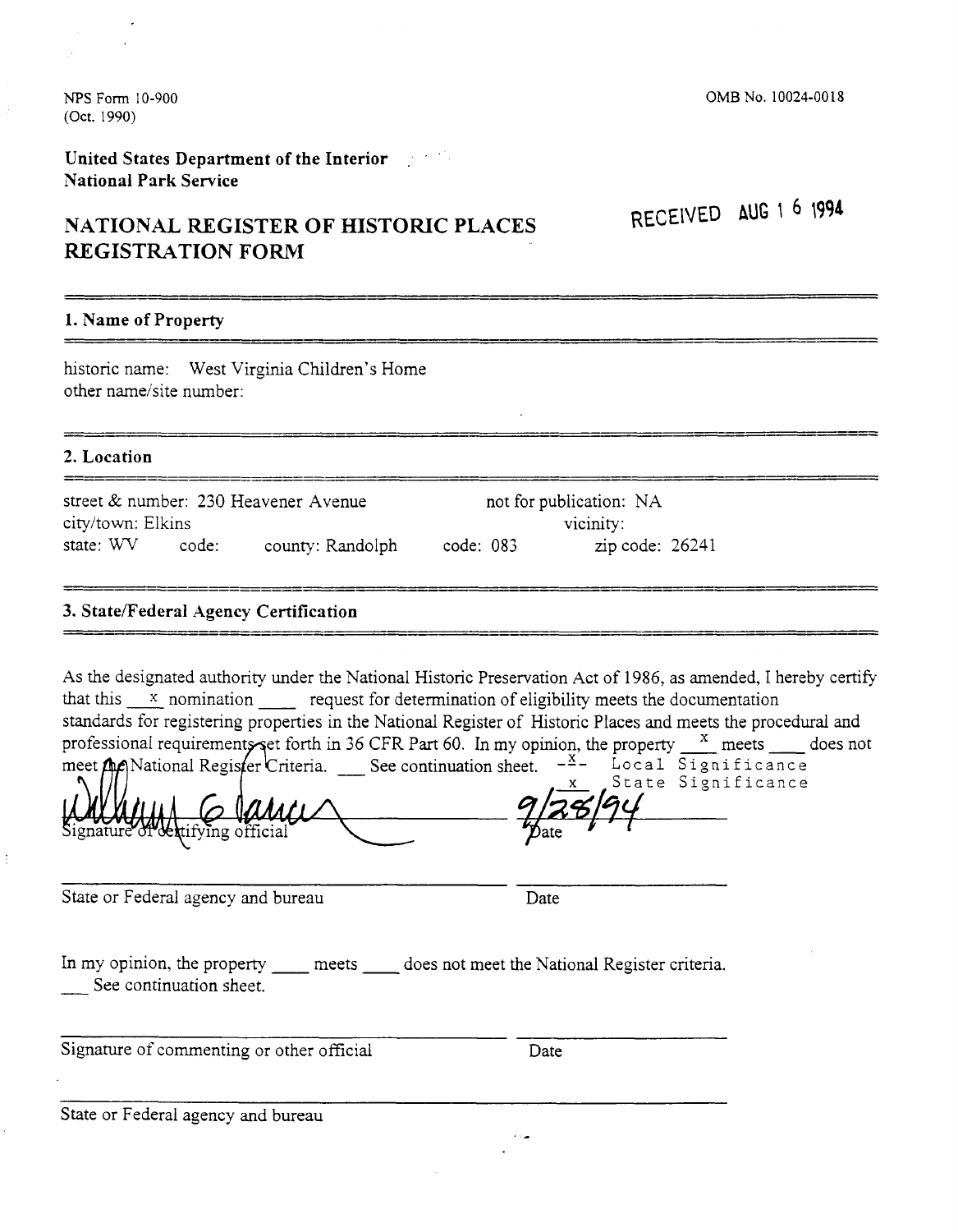West Virginia Children's Home Name of Property

 $\label{eq:2.1} \begin{split} \mathcal{L}_{\text{max}} &= \frac{1}{2} \mathcal{L} \mathcal{L} \mathcal{L} \mathcal{L} \mathcal{L} \mathcal{L} \mathcal{L} \mathcal{L} \mathcal{L} \mathcal{L} \mathcal{L} \mathcal{L} \mathcal{L} \mathcal{L} \mathcal{L} \mathcal{L} \mathcal{L} \mathcal{L} \mathcal{L} \mathcal{L} \mathcal{L} \mathcal{L} \mathcal{L} \mathcal{L} \mathcal{L} \mathcal{L} \mathcal{L} \mathcal{L} \mathcal{L} \mathcal{L} \mathcal{L} \$ 

 $\frac{1}{2}$ 

 $\hat{\mathcal{L}}$ 

 $\frac{1}{2}$ 

Randolph County, WV County and State

| 4. National Park Service Certification                                                                                                                                                                                                   |                                                                  |                                                                                                                                                                     |
|------------------------------------------------------------------------------------------------------------------------------------------------------------------------------------------------------------------------------------------|------------------------------------------------------------------|---------------------------------------------------------------------------------------------------------------------------------------------------------------------|
| I, hereby certify that this property is:                                                                                                                                                                                                 | Signature of Keeper                                              | Date of Action                                                                                                                                                      |
| entered in the National Register<br>See continuation sheet.<br>determined eligible for the<br>National Register<br>See continuation sheet.<br>determined not eligible for the<br>National Register<br>removed from the National Register | the control of the control of the control of                     |                                                                                                                                                                     |
|                                                                                                                                                                                                                                          |                                                                  |                                                                                                                                                                     |
| 5. Classification                                                                                                                                                                                                                        |                                                                  |                                                                                                                                                                     |
| <b>Ownership of Property:</b><br><b>Category of Property:</b><br>(Check as many as apply)<br>(Check only one)                                                                                                                            |                                                                  | <b>Number of Resources within Property</b><br>(Do not include previously listed resources in the count.)                                                            |
| private<br>building(s)<br>public - local<br>X district<br>$X$ public - State<br>site<br>public - Federal<br>structure<br>object                                                                                                          |                                                                  | Contributing Noncontributing<br>buildings<br>$\frac{2}{2}$<br>$\frac{0}{2}$<br>$\frac{0}{1}$ sites<br>1 structures<br>$\sqrt{0}$ objects<br>$\overline{4}$<br>Total |
| Name of related multiple property listing:<br>N/A                                                                                                                                                                                        | listed in the National Register: $\_\_0$                         | Number of contributing resources previously                                                                                                                         |
| 6. Function or Use                                                                                                                                                                                                                       |                                                                  |                                                                                                                                                                     |
| <b>Historic Functions</b><br>(Enter categories from instructions)                                                                                                                                                                        | <b>Current Functions</b><br>(Enter categories from instructions) |                                                                                                                                                                     |
| Domestic<br>sub: institutional housing<br>Agriculture sub: agricultural field                                                                                                                                                            | Domestic sub: institutional housing                              |                                                                                                                                                                     |

 $\frac{1}{2} \sum_{i=1}^{n} \frac{1}{2} \sum_{j=1}^{n} \frac{1}{2} \sum_{j=1}^{n} \frac{1}{2} \sum_{j=1}^{n} \frac{1}{2} \sum_{j=1}^{n} \frac{1}{2} \sum_{j=1}^{n} \frac{1}{2} \sum_{j=1}^{n} \frac{1}{2} \sum_{j=1}^{n} \frac{1}{2} \sum_{j=1}^{n} \frac{1}{2} \sum_{j=1}^{n} \frac{1}{2} \sum_{j=1}^{n} \frac{1}{2} \sum_{j=1}^{n} \frac{1}{2} \sum_{j=1}^{n$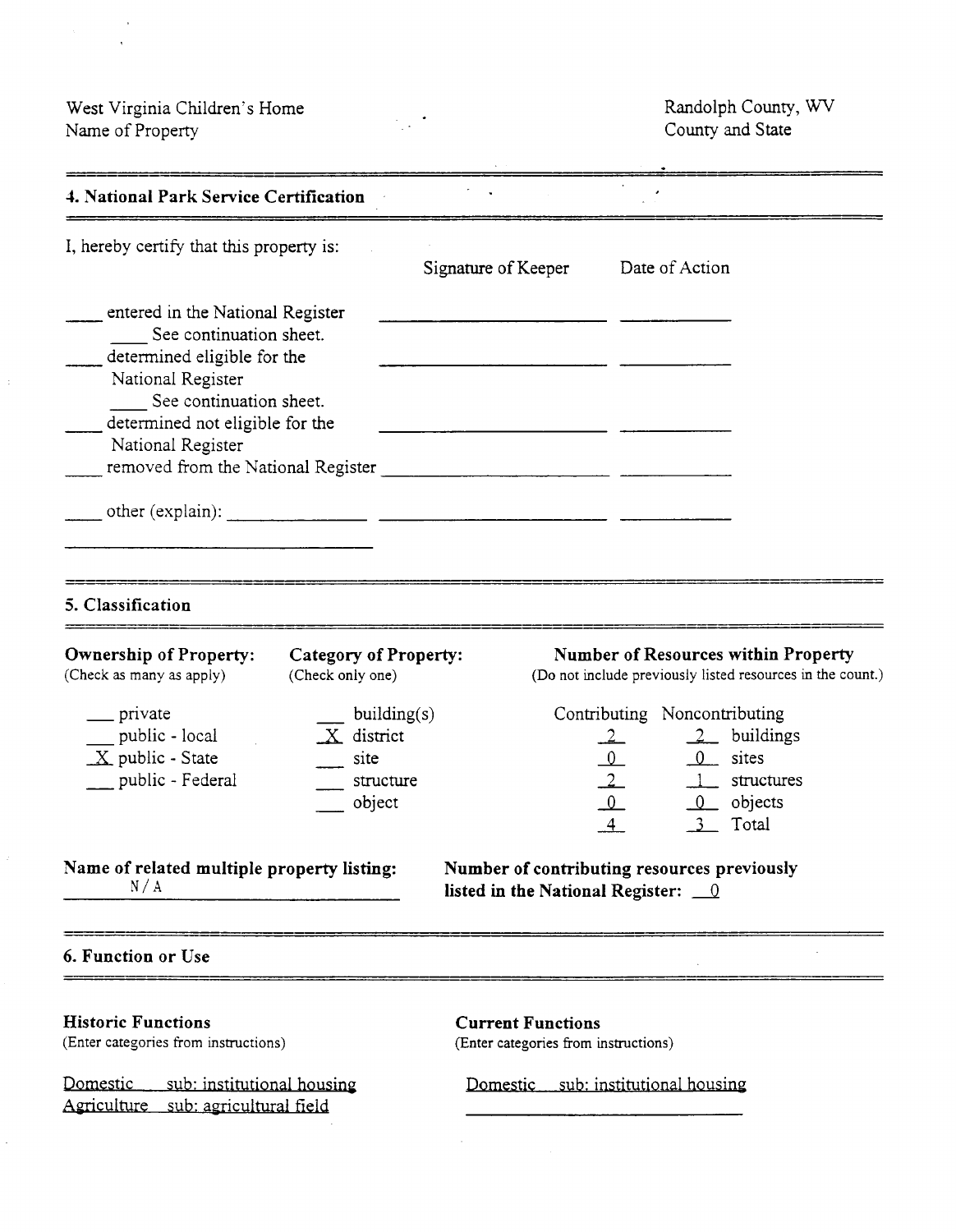## **7. Description**

| <b>Architectural Classification:</b> | <b>Materials</b>  |                  |
|--------------------------------------|-------------------|------------------|
| Colonial Revival                     | Foundation: brick |                  |
|                                      | Walls:            | brick            |
|                                      | Roof:             | asphalt shingles |
|                                      | Other:            |                  |
| <b>Narrative Description</b>         |                   |                  |

(Describe the historic and current conditions of the property on one or more continuation sheets)

#### **8. Statement of Significance**

## **Applicable National Register Criteria:**

(Mark "X" in one or more for the criteria qualifying the property for National Register listing.)

- $\mathbf{X}$  **A** Property is associated with events that have made a significant contribution to the broad patterns of our history.
	- $B$  Property is associated with the lives of persons significant in our past.
- **K** C Property embodies the distinctive characteristics of a type, period, or method of construction or represents the work of a master, or possesses high artistic values, or represents a significant and distinguishable entity whose components lack individual distinction.

**L** 

**D** Property has yielded, or is likely to yield, information important in prehistory or history.

# **Criteria Considerations:** (Mark "X" in all that apply) **Criteria Considerations:** (Mark "X" in a<br>Property is:  $N/A$ <br>- A owned by a religious institution or  $N = B$  removed from its original location.<br>C a birthplace or grave.

Property is:  $N/A$ 

- A owned by a religious institution or used for religious purposes. Property is:  $N/A$ <br>  $\longrightarrow$  A owned by a religious<br>  $\longrightarrow$  B removed from its orig<br>  $\longrightarrow$  C a birthplace or grave.<br>
D a cemetery.
- A owned by a<br>
B removed fro<br>
C a birthplace<br>
D a cemetery.<br>
E a reconstruct
- 
- 
- E a reconstructed building, object, or structure. F a commemorative property.
- 
- G less than *50* years of age or acheved significance within the past *50* years.

| <b>Areas of Significance:</b> | Social History: Architecture                                 |
|-------------------------------|--------------------------------------------------------------|
| Period(s) of Significance:    | 1909 to 1935                                                 |
| <b>Significant Dates:</b>     | 1910-1911: 1935                                              |
| <b>Significant Person(s):</b> | N/A                                                          |
| <b>Cultural Affiliation:</b>  | N/A                                                          |
| Architect/Builder             | Holmboe & Lafferty, Architects, of Clarksburg, West Virginia |

## **Narrative Statement of Significance**

(Explain the significance of the property on one or more continuation sheets)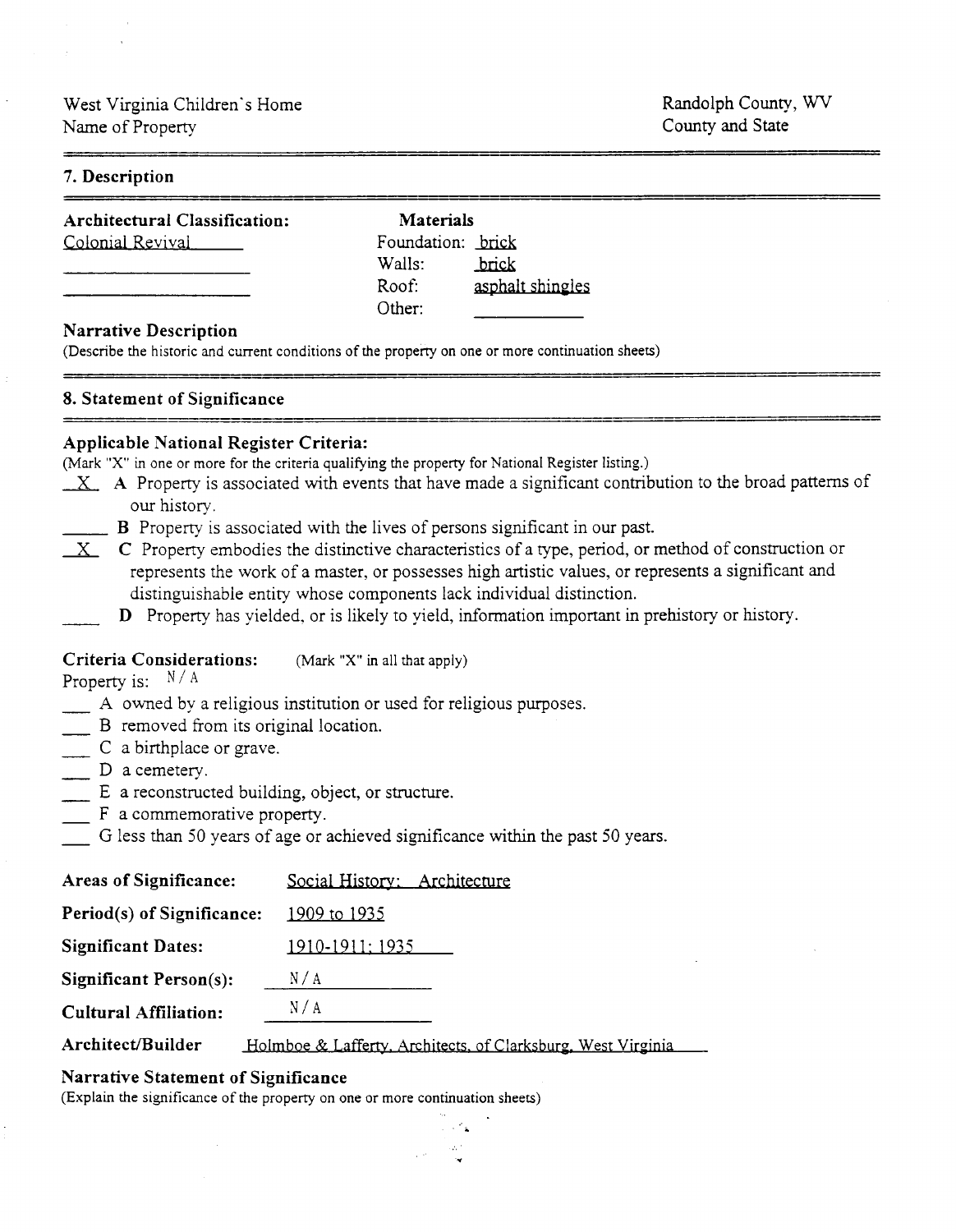# **9. Major Bibliographical References**

#### **Bibliography**

**(Cite the books. articles, and other sources used in preparing this form on one or more continuation sheets.)** 

**Previous documentation on file (NPS):. N/A** 

- preliminary determination of individual listing (36 CFR *67)* has been requested.
- previously listed in the National Register
- prefilminary determination of individual listing (56 CFR)<br>previously listed in the National Register<br>previously determined eligible by the National Register<br>designated a National Historic Landmark reviously listed in the National Register<br>
previously determined eligible by the National Historic Landmark<br>
recorded by Historic American Buildings
- 

previously determined eligible by the National Regis<br>
designated a National Historic Landmark<br>
recorded by Historic American Buildings Survey

designated a National Historic Landmark<br>Frecorded by Historic American Buildings Survey #<br>Frecorded by Historic American Engineering Record #

## **Primary Location of Additional Data:**

 $X$  State historic preservation office

- $\sum$  Other state agency
- Federal agency
- Other state agency<br>
 Federal agency<br>
 Local government<br>
 University - Federal age<br>
- Local gove<br>
- University<br>
- Other
- 
- University<br>
Other -- Specify Repository:

## **10. Geographical Data**

**Acreage of Property: 18.146** 

UTM References:

- **x** See continuation sheet.

## **Verbal Boundary Description**

**(Describe the boundaries of the propeny on a continuation sheet)** 

#### **Boundary Justification**

**(Explain why he boundaries were selected on a continuation sheet)** 

 $\sim$  .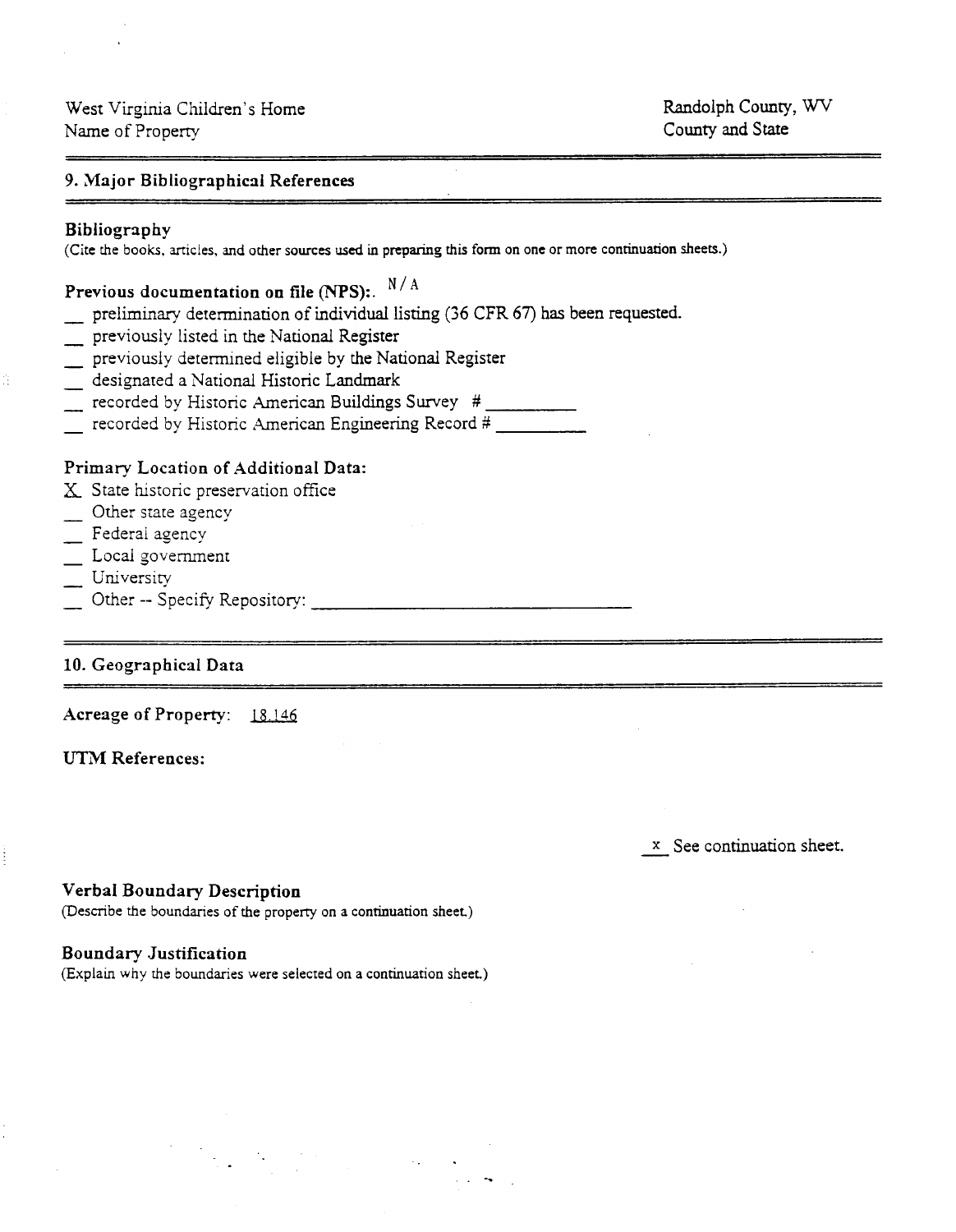West Virginia Children's Home Name of Property

Randolph County, WV County and State

#### **11. Form Prepared By**

| Name/Title: Phyllis Baxter, Historian  |  |
|----------------------------------------|--|
| Organization                           |  |
| Street & Number $\left[$ HC 68 Box 215 |  |
| $City or Town$ Bowden                  |  |

Date May. 10. 1994 Telephone (304) 636-2467 State WV ZIP 26254

to posterior a sus<br>Anciente etablico

#### **Additional Documentation**

Submit the following items with the completed form:

## **Continuation Sheets**

## **Maps**

**A USGS map** (7.5 or 15 minute series) indicating the property's location.

A **Sketch map** for historic districts and properties having large acreage or numerous resources.

## **Photographs**

Representative **black and white photographs** of the property.

#### **Additional items**

(Check with the SHPO or FPO for any additional items.)

#### **Property Owner**

(Complete this item at the request of SHPO or FPO.)

|                          | name: State of West Virginia, Department of Health and Human Resources |                 |
|--------------------------|------------------------------------------------------------------------|-----------------|
|                          | street & number: Building 3, Capitol Complex                           | telephone:      |
| city or town: Charleston | state: West Virginia                                                   | zip code: 25305 |

Paperwork Reduction Act Statement: This information is being collected for applications to the National Register of Historic Places to nominate properties for listing or determine eligibility for listing, to list properties, and to amend existing listings. Response to this request is required to obtain a benefit in accordance with the National Historic Preservation Act., as amended (I6 U.S.C. 470 et seq.).

Estimated Burden Statement: Public reporting burden for this form is estimated to average 18.1 hours per response including time for reviewing instructions, gathering and maintaining data, and completing and reviewing the form. Direct comments regarding this burden estimate or any aspect of this form to the Chief, Administrative Services Divisions. National Park Service, **P.O.** Box 37127, Washington, DC 20013-7127; and the Office of Management and Budget. Paperwork Reductions Projects (1024-0018), Washington, DC 20503.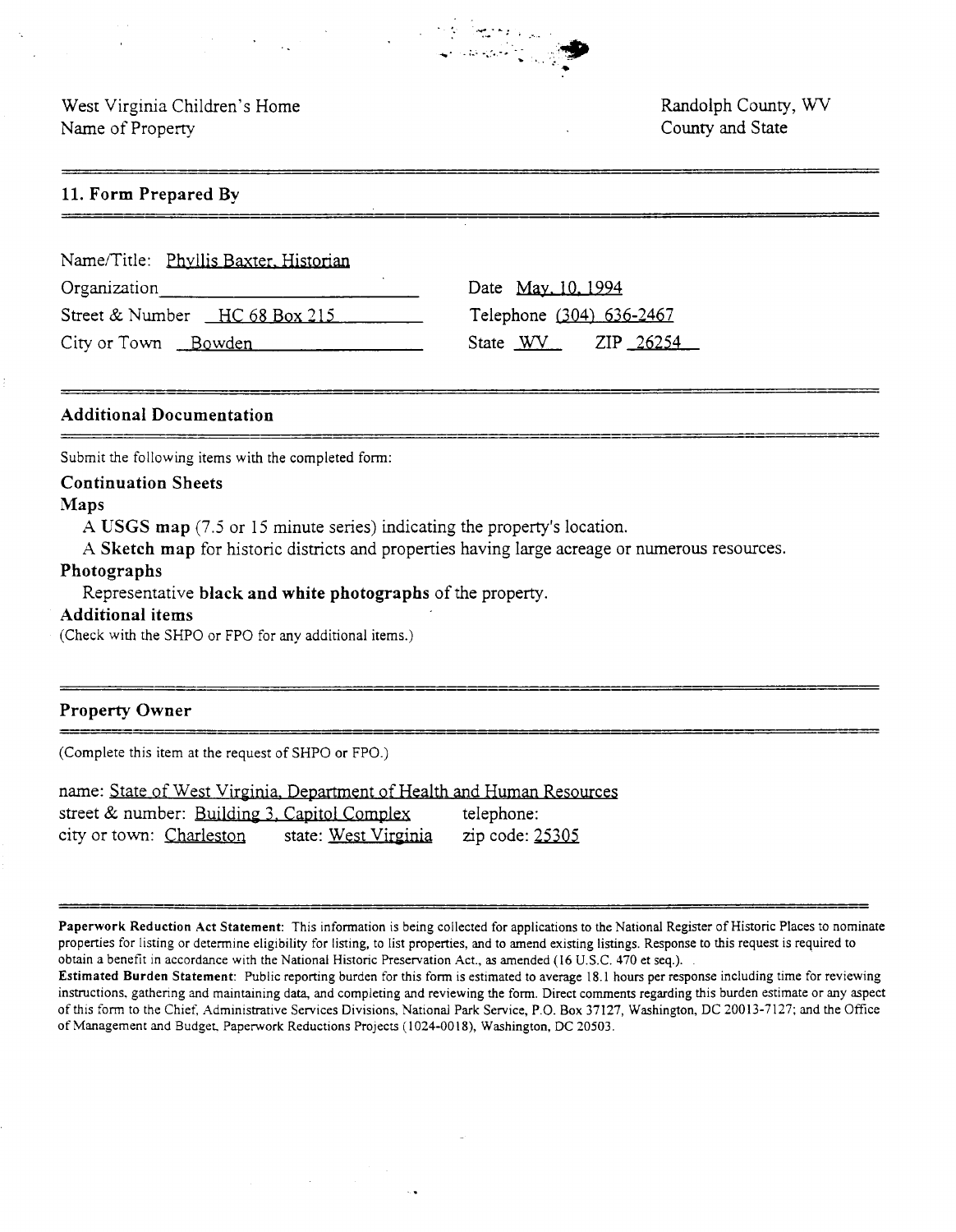OMB Approval No. 1024-00 18

NPS Form 10-900-a **(8-86)** 

**United States Department of the Interior National Park Service** 

# **NATIONAL REGISTER OF HISTORIC PLACES CONTINUATION SHEET**

Section number 7 West Virginia Children's Home, Randolph Co., W.Va. Page # 1

Historic and current conditions of the property

The West Virginia Children's Home sits on a 17-acre tract of land which was purchased for this purpose in 1910. At that time it was outside the Elkins city limits, though it is now well within the Heavener addition to the town. Five additional lots across the street from the main property were purchased in the 1920's to build the farmer's house and garage.

The West Virginia Children's Home is a Colonial Revival Building of stretcher bond red brick. The original building built in 1909 was 86 feet long by 36 feet deep, with an ell in the rear measuring 48 feet by 30 feet. The ell was originally one-story, with an upper story added to it by 1918. The addition made in 1935 lengthened the ell to approximately 60 feet, and added an additional cross wing measuring 86 feet by 36 feet.

The front (south) facade is dominated by a large portico in the Corinthian Order. (See photos 1 and 3) The porch is built of brick piers supporting a concrete porch with four white wooden columns. The entablature was originally plain with a row of denticulation under the cornice. In 1929, the words "West Virginia Children's Home," in gold letters on black background, were added to the entablature. The background of this sign today is dark blue. The triangular pediment was originally dark shingles but was later painted white. It encloses a semi-circular lunette, and has unadorned moldings on the projecting cornice. The entryway has double doors, each with a full-length single-light window, topped by an elliptical arch of three rows of bricks with a rough-cut stone keystone, and an elliptical fanlight. A pair of 1/1 windows are on either side of the entry door. spaced to appear between the outer set of columns. The second story above the entry features a white wooden balcony supported on the outer edge by the two center columns and with a railing with turned balusters. The second story has a narrow single door with window and a fanlight, with narrow windows flanking the door spaced much closer than the larger windows on the first floor.

Flanking the portico on each side are three window bays, with a projecting fourth bay on each end. Raised brick quoins of four rows of brick each ornament each corner of the projecting bays. Above the lintels of each of the windows on the first floor is a brick pattern with vertical bricks in the center. Each window has a sill of header bricks painted white. An entablature for the building is formed by three rows of projecting bricks topped by header brick denticulation encircling the building just above the upper windows.

The basement projects very slightly with a concrete watertable. This is now colored red to match the bricks, but originally appeared as a light colored string course marking the basement about three feet above ground level. Basement windows under the outer and middle bays have two-light side-by-side windows topped by arched header bricks.

The roof is a relatively shallow hip roof, originally covered with slate, but **now** with light-colored asphalt shingles.

The the east facade of the front wing (photo 4) has three window bays, with the center one projecting with brick quoins. The main windows are 1/1 double-hung with the same brick pattern as over the windows on the front facade. The lower floor center window on this facade only is slightly smaller than the rest. The center window on the top floor has a brick arch over it with a stone keystone. The projecting bay is topped by a cross gable, with a small triangular vent for the gable window. Each bay also features the smaller basement window at ground level, topped by a shallow brick arch.

Behind the front wing (photo *5)* the ell extends back with seven bays of windows, although on the top floor one set of windows is doubled, then a blank wall space. The much shorter original ell was only one story, and the second story was added in 1916. The length of the ell was about doubled in the 1935 addition. A slightly different brick marks the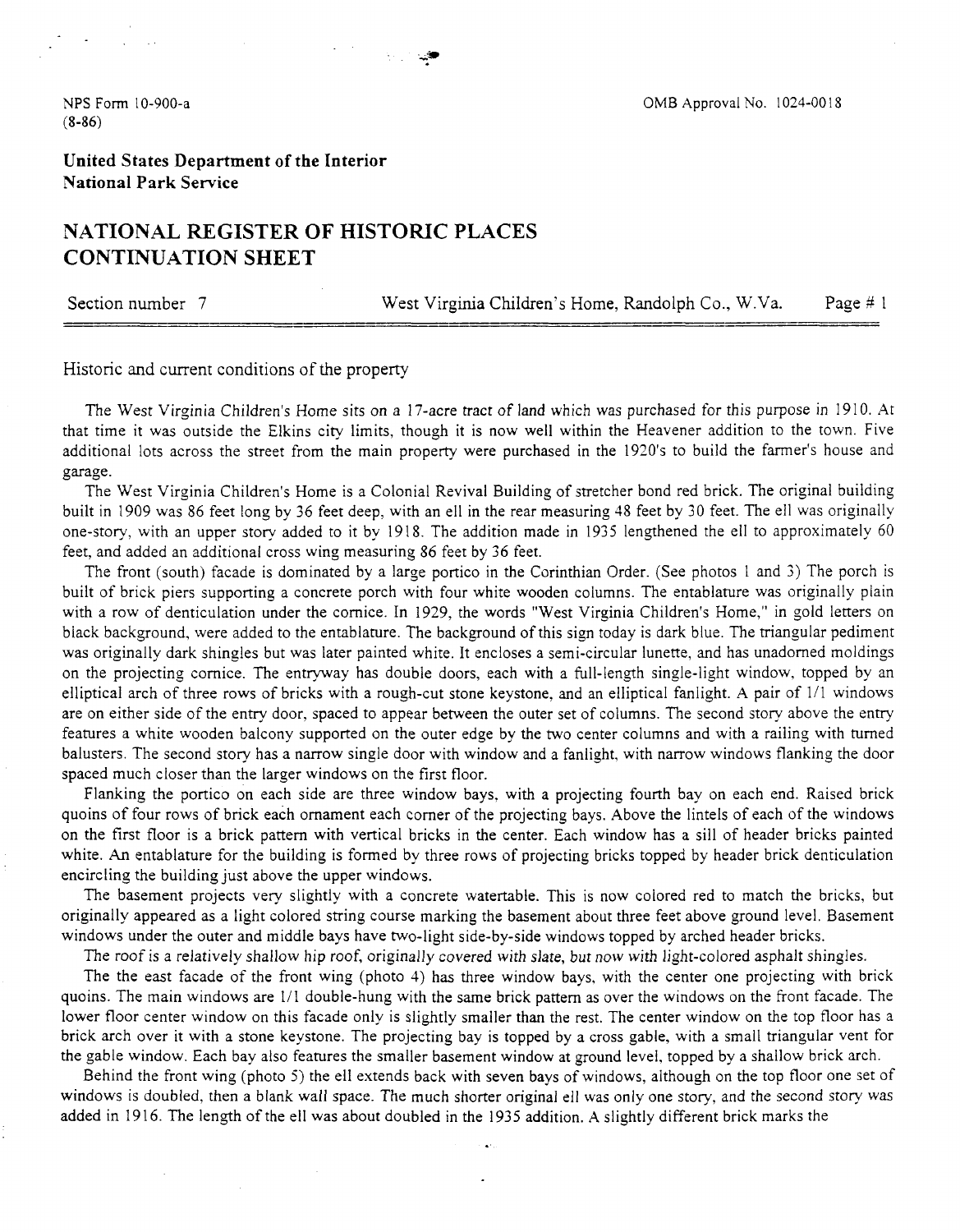**United States Department of the Interior National Park Service** 

# **NATIONAL REGISTER OF HISTORIC PLACES CONTINUATION SHEET**

| Section number 7 | West Virginia Children's Home, Randolph Co., W.Va | Page $#2$ |
|------------------|---------------------------------------------------|-----------|
|------------------|---------------------------------------------------|-----------|

connection to the newer addition, and the brick patterning over the third and fourth lower windows is missing. (All of the rest of the lower double-hung windows, both old and newer sections, have this brick patterns.) The basement level has three windows, a basement door with a stairwell, and a coal door.

A hvo-level wooden porch encloses the comer where the ell connects to the front wing (photo 5). These were originally open porches with white railings, but were enclosed with windows to become play rooms by 1920. Concrete steps lead up to a door in the enclosed porch. The north face of the front wing has one bay of windows and an upper metal door with a metal fire escape leading down form it. The basement window below this has been bricked in.

The 1935 addition at the rear (photo 4) was intended to match the original building in proportion and design. The constuction of the addition is steel and concrete block faced by brick, rather than structural brick like the original portion of the building.

A plain door reached by concrete steps leads into the main floor of the north wing just past the comer of the ell (photo 4). The south-facing wall of this north wing has one window above the door, and three more bays of windows. The east facade of the north wing was built to match that of the south wing, except that the brick quoins, present at the comers of the building, are missing from the center projection. The lower course of windows on this end have been bricked in with an exhaust fan in the center space, to accommodate the 1970s remodeling of the kitchen.

The north facade (photo 6) has 13 bays along its length, without projections. The top floor has a wooden door with a ten-light window in the center, plus two metal doors. all reached by a large metal fire escape. The first floor has 12 windows. There is also a total of nine windows and a door into the basement. A new wooden wheelchair ramp leads towards the west and turns the comer.

The west facade (photo 7) of the rear wing follows the same pattern as the east facade, but has an entry door on the main floor of the center bay. This is a double door, each with a full-length 15-light window, and a rectangular transom window above them. Originally this door had steps leading directly up to it, but now it is reached by the ramp from the north and by stairs from the south of the wooden stoop. The windows in both the rear and front wings are the same as those in the east facade of the front wing.

In front of the brick portion of the ell is a full length enclosure painted white with large windows. When the addition was originally built, the section was a one-story concrete block sun porch, topped by an open balcony, but now the upper floor has been enclosed as well. The lower floor has a door at each end reached by concrete stairs, and three large tri-part windows. The upper floor has windows matching those below, and is covered with narrow lap siding, probably aluminum.

The south face of the north wing has two bays of windows and one basement window. The north face of the south, original, wing has one bay of windows, with signs in the brickwork that other windows had been bricked in when the addition was added. Further disturbances on this brick face indicate that this comer originally had a porch matching the one on the east side, presumably removed when the addition was added.

The west facade of the south wing matches the one on the east face, except that the lower left-hand window has been replaced by a larger three-part picture window. '

The interior of the main wing of the Children's Home has an entryway leading to a small central hall with French doors and a staircase rising on the left (photo 8). Hallways down both ends of the wing lead to offices and private

 $\Delta\phi$  and  $\Delta\phi$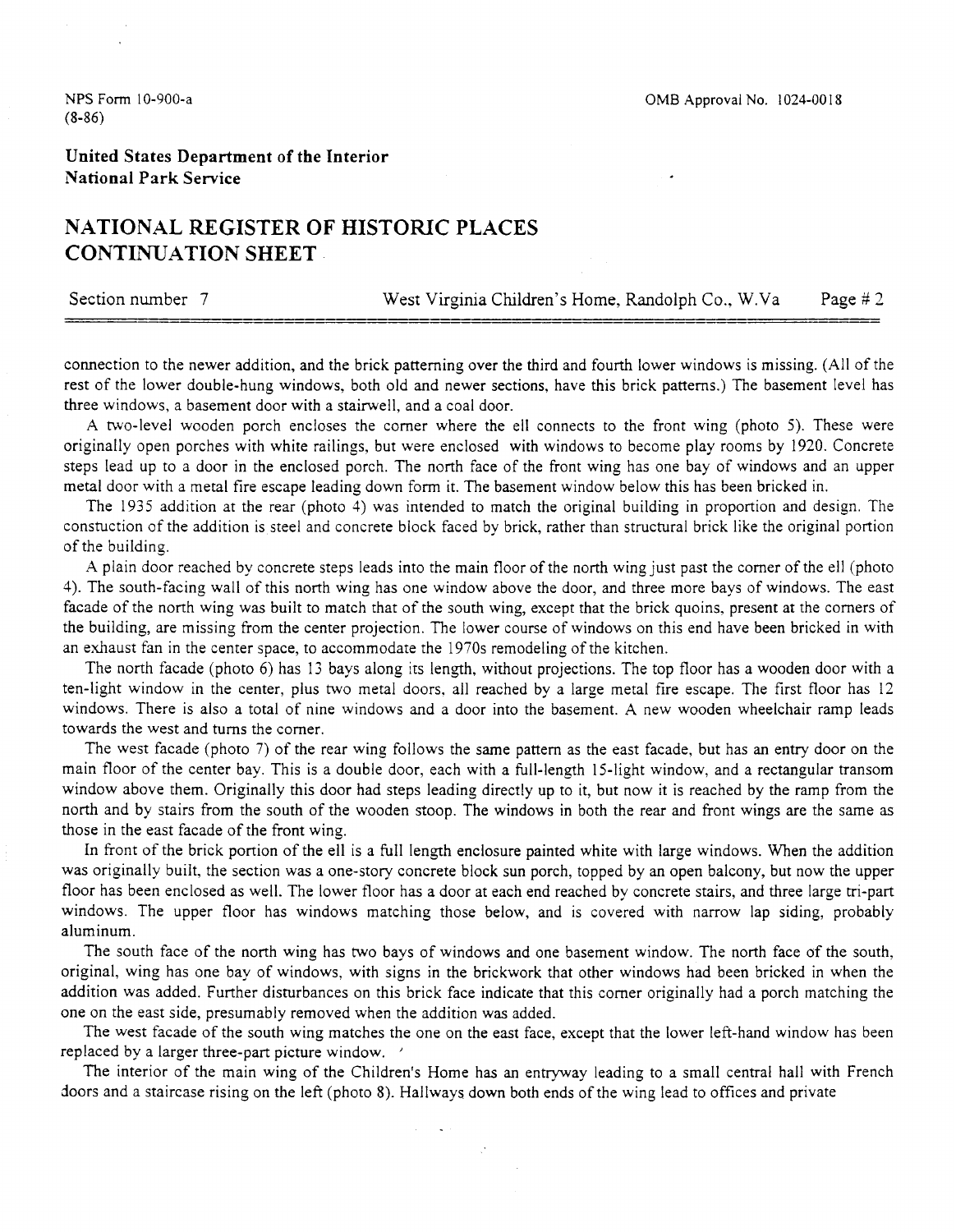**United States Department of the Interior National Park Service** 

# **NATIONAL REGISTER OF HISTORIC PLACES CONTINUATION SHEET**

Section number 7 West Virginia Children's Home, Randolph Co., W.Va. Page # 3

bedrooms. A large lounge area on the left (photo 9) has decorative moldings around the ceiling and a wood and marble fireplace. Beyond this is a small library with the large replacement window on the west side. All of the wall surfaces in this portion of the building appear to be lath and plaster, with plaster over brick on the exterior walls.

A central hall leads back through the ell, with offices on either side. The enclosed porch is a frequently used entrance, and the original brick, painted white, can be seen where this was once an exterior wall.

The interior of the addition originally included two new dormitories, matron's bedroom and bath, dining room, kitchen and pantry, two fireproof towers, a large gymnasium and play room, additional store rooms and bath rooms, and a large enclosed sun porch. The "sun porch" is now the single long room on the west side of the ell used as a lounge for the residents. The first floor of the north wing has a large dining room and kitchen, which were remodeled and modernized in the 1970s. When the addition was added, remodeling of the original building changed the old school room into a reception room, and the old kitchen and dining room into a library, reading rooms, and a play-room for the small children. A steel outside fire escape was also built.

Upstairs, there was originally a large dormitory room in the end of each main wing (photo *2).* Three of these dormitories were partitioned in the 1970s into smaller bedrooms, and individual bedrooms also line the central hallway of the ell. The dormitory on the southeast comer (photo 10, compare with 2) is still open and appears much as it does in older photographs. A small central room behind the balcony is used as a lounge, as is the upper enclosed porch on the east, and the full-length room on the west.

The basement is also fully utilized, with exercise and shower facilities for both boys and girls, laundry room, and furnace room. It is here that the construction of the building is most evident, as the basement walls in the older portion are brick and, in the newer portion, block.

The building appears to be in sound condition and to be well-maintained. The Board of Control Reports detail maintenance and additions through the early years. Considerable interior work was done around 1920, including adding French doors to the lower hall, installing modem white globe lamps instead of chandeliers, and changing the heating system from gas to coal. In 1924 an entire new hot water heating system was installed. This heating system was in turn replaced during the 1934-35 construction by a new vapor vacuum heating system for the entire building. In the 1970s, the heating was converted back to natural gas. In 1930, the outside woodwork of the home, farmer's house, and outbuildings were painted. It was at this time that the shingles on the pediment were painted white, and the entablature painted black with the words "West Virginia Children's Home" added in gold.

The various additions and modifications since the addition was completed in 1935 seem to have been made with an eye to both function and economy. The areas that have been remodeled recently tend to be of the style and materials of the time period in which the work was done, and the historic fabric of the building has been modified when that was deemed necessary for the function, such as the added picture window in the library, or for economy, as the replacement of the slate roof with asphalt shingles in the 1970s. There has, however, been no wholesale makeover for the sake of "modernization." and the decor in many of the older sections of the building has been little changed.

Low bushes are growing along the front and sides of the south wing. The grounds on the south, west, and south-east of the building are well-kept extensive lawn with large hardwood trees. (photo 3) On the north-east and north sides of the building is paved parking with an asphalt driveway leading in on the east side of the property. Much of the rest of the 17 acre grounds are open sloping grassland with flat bottom land in the rear of the property. (Photo 13) Much of this land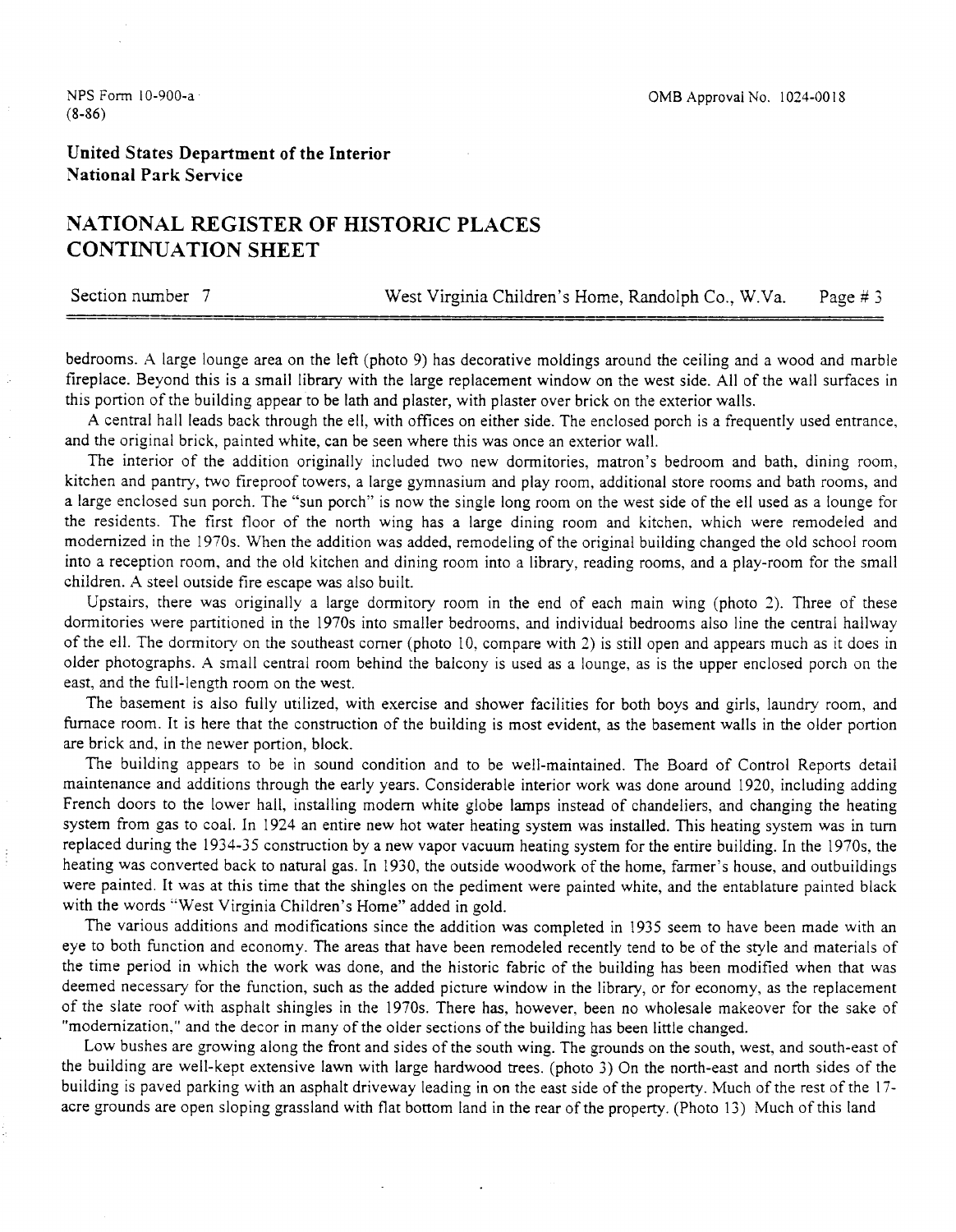**ted States Department of the Interior National Park Service** 

# **NATIONAL REGISTER OF HISTORIC PLACES CONTINUATION SHEET**

Section number 7 West Virginia Children's Home, Randolph Co., W.Va. Page # 4

was operated as a farm from the beginning of the home until the 1960s. Neither the original barn nor the 1929 Wo-room school house is still standing. The contributing swimming pool (photo 11) on the west side is an historic structure, having been built as a part of the FERA project in 1935. Near the swimming pool stands another contributing structure, a brick storage cellar. This is the cave house which was built in 1930 for \$2000, and used to store vegetables and fruits in the bottom and to cure and smoke meats on the upper floor. The non-contributing buildings are a concrete block garage on the north side which was built in the 1970s, replacing a much older smaller garage, and a concrete block schoolhouse to the west of the home which was built in 1965. A new small open wooden pavilion is a non-contributing structure.

Across the road from the home is a contributing two-story residence (photo 12) built in 1920 for the farmer at the Children's Home and now used for workshops and as a guest house. This is a two-story wood frame four-square house with dormers facing north and east and a chimney on the west side. It has a full width covered front porch on the east. On the north side facing the Children's Home is a small two-columned portico with a projecting window bay beside it. The house, painted blue with white trim, is sided with board lap siding, which may be the original cypress siding.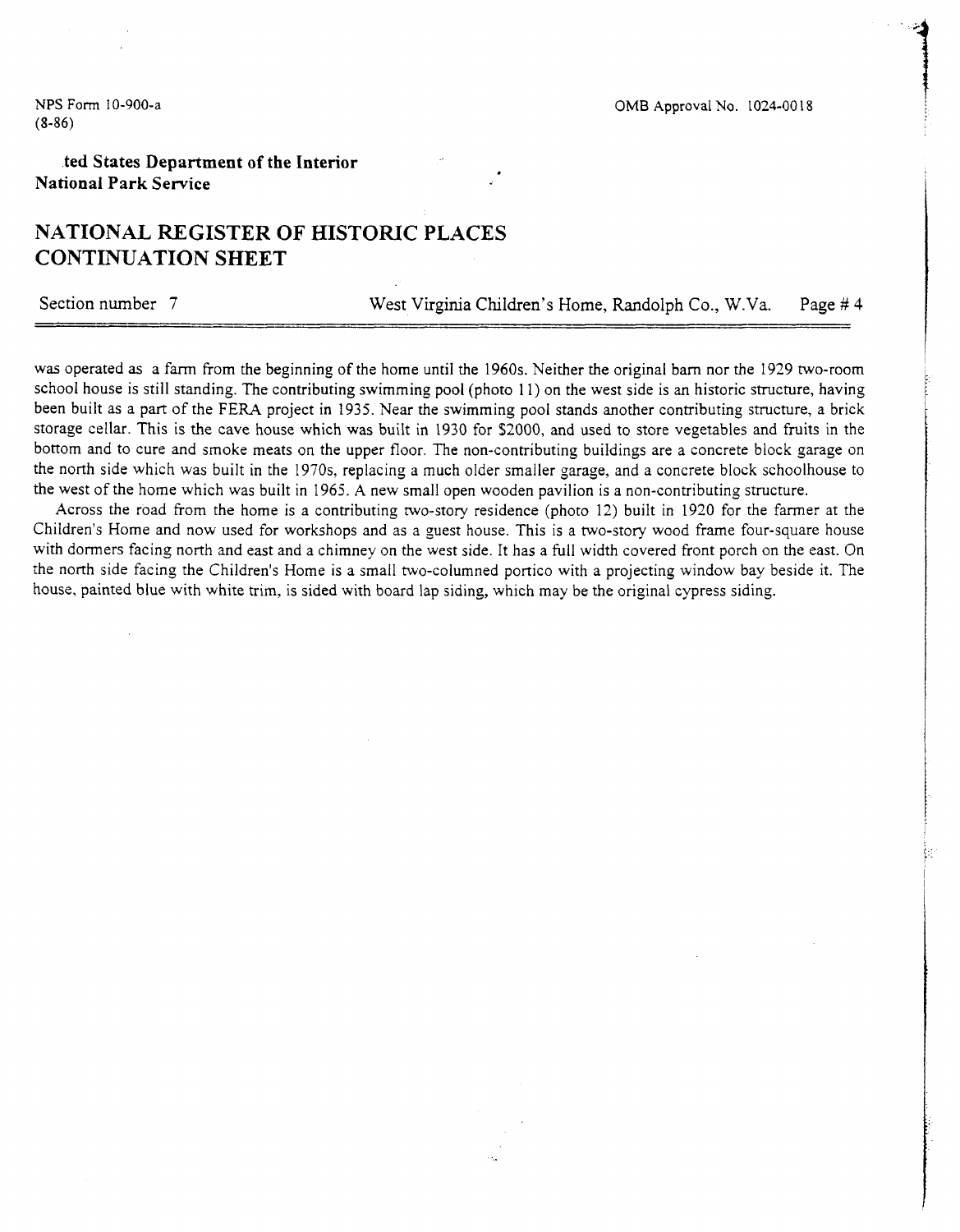# **United States Department of the Interior National Park Service**

# **NATIONAL REGISTER OF HISTORIC PLACES CONTINUATION SHEET**

Section number 8 West Virginia Children's Home, Randolph Co., W.Va. Page # **5** 

#### Statement of Significance

#### SUMMARY

The West Virginia Children's Home is significant on a statewide level under criterion A, contributing to the social history of the state of West Virginia. It served as the institution for the housing and placement of orphaned, neglected, and dependent children for the entire state from 1911 until 1977, except for a brief period when it was used instead to house mentally-retarded girls. It now serves as a residential treatment facility for disturbed teenagers. The history and development of this institution shows much about the perceived needs of dependent children, and how society responded to those needs.

The West Virginia Children's Home is significant for criterion C as one of the most imposing government buildings in the city of Elkins. Its restrained Colonial Revival style is distinctive in a city were so much of the architecture is of more elaborate Victorian styles. such as the Richardson Romanesque Court House, or the IOOF home built in the same time period. The major addition made in 1935 is compatible with the original building, and the entire structure retains good integrity, considering that the building has been adapted as necessary to modem use.

The period of significance of this property begins with its authorization in 1909, construction in 1910, and opening in 1911. Various additions were made to the building though the years, the most significant being the rear wing added in 1935. By 1935 the historic resources of the building and its surrounding grounds were complete.

The grounds surrounding the Children's Home are considered to contribute to the building since they have always been associated with the home and contribute to its integrity. The landscaping and grounds in front of the home make an important contribution to its appearance, and the farm operations on the land extending behind the home was, for most of its history, an integral part of the operation of the home. The farmer's house, cave house, and swimming pool are historic outbuildings and structure. The 1965 concrete block schoolhouse is a modem intrusion, but because of its location at a comer of the property does not detract unduly from the overall historic appearance. Additional intrusions are a concrete block garage, a small pavilion, and a couple of sheds.

#### **HISTORY**

The non-profit West Virginia Humane Society was established by law February 17, 1899, for the protection of children and the helpless aged and for the prevention of cruelty to animals. Orphaned children were cared for in several locations, including a small home in Elkins, West Virginia. On February 26, 1909, the legislature authorized the establishment of "The West Virginia Children's Home" under the direction of the West Virginia Humane Society for the care and placement of orphaned and neglected children. The home was to be owned by the state of West Virginia, with the management of the home under the board of directors of the West Virginia Humane Society.

On September 29, 1910, two tracts totaling 17.69 acres near the city of Elkins were purchased by the state from John E. Heavner for \$5,091.67. The property, just northwest of the existing city boundary, adjoined the Parkview addition, also known as the Heavner addition. Although the property transfer was not recorded until September 1910, the building appears on the November 1910 Sanbom map. Bids were solicited for building the home in June of 1910, with the plans available from Holmboe & Lafferty, Architects, of Clarksburg, West Virginia.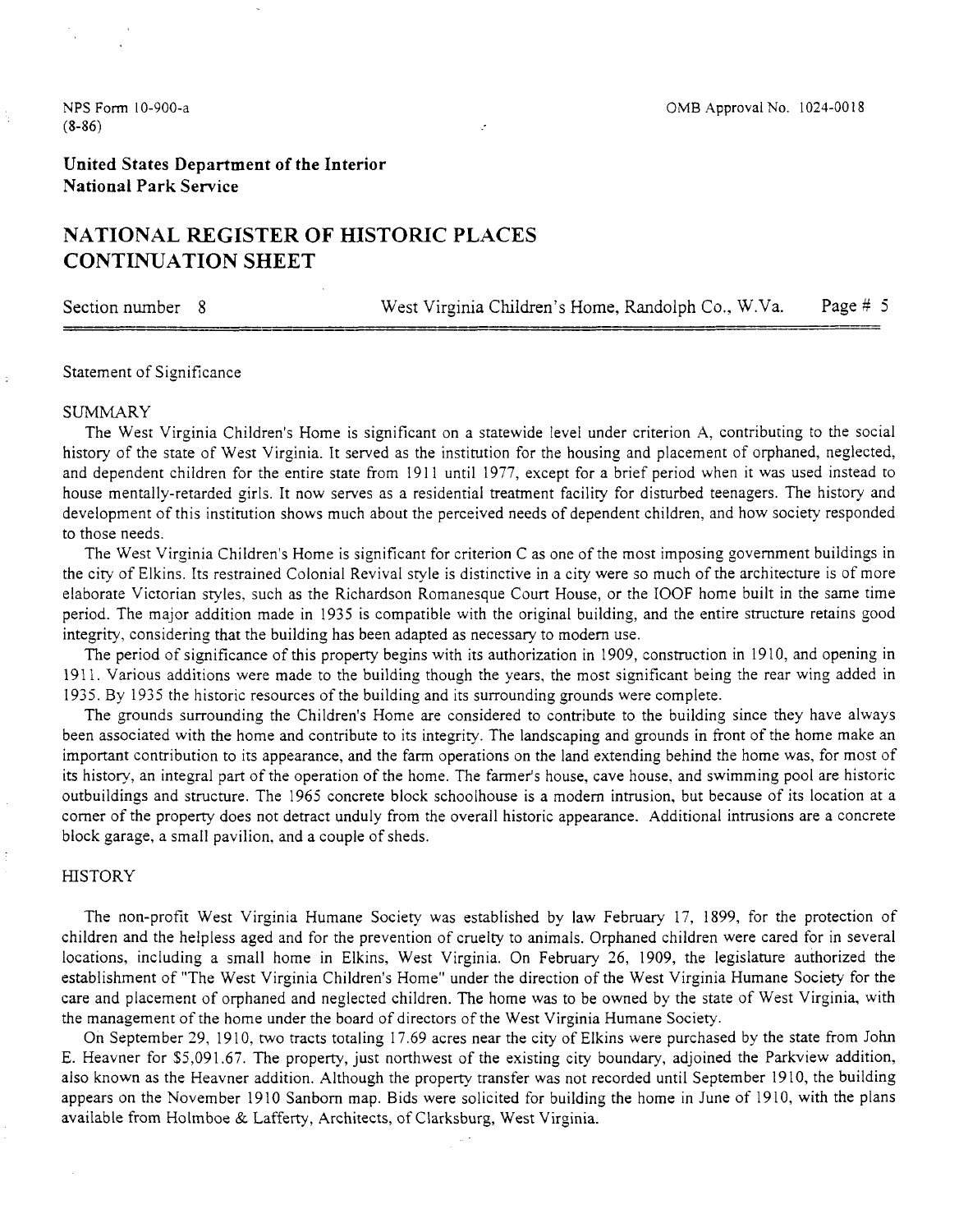**United States Department of the Interior National Park Service** 

# **NATIONAL REGISTER OF HISTORIC PLACES CONTINUATION SHEET**

Ğ.

Section number **3** West Virginia Children's Home, Randolph Co., W.Va. Page # 6

The main building of the West Virginia Children's Home was built on this property, facing south about 150 feet back from Heavner Avenue. It was a two-story structure with a basement, built of red brick with artificial stone trimmings and a slat roof. It was 86 by 36 feet, with a one-story ell in the rear measuring 48 by 30 feet. The front featured a massive columned portico, with covered porches in the rear. The contract cost of this building was \$1 1,708; the architect was paid \$35 1.24; lighting, plumbing and other extras ran \$5,568; and the furnishings and equipment cost about \$3000.

The basement had boys' and girls' recreation rooms under the main building, with a laundry, storage, and boiler under the ell. The first floor had offices, reception room, school room, and isolation rooms for boys and girls, with the dining room and kitchen in the ell. The second story had a dormitory for boys in one end and one for girls in the other end, with rooms for attendants and operating rooms in between. The building was initially heated by natural gas, with both natural gas and electricity used for lighting. Water came from the city water supply, and sewer emptied into Leading Creek.

The Children's Home opened on May 9, 1911. The headquarters of the Humane society was transferred here from Wheeling, and the children moved here from smaller homes in Elkins, Wheeling and elsewhere. The home was meant to serve basically healthy white children who were orphaned or abandoned, neglected or cruelly treated, or from bad environments. Children would be kept at the home until a more permanent placement could be found for them. Most of the children stayed between three and six months, with very few staying longer than one year. From October 1, 191 1 to October 1, 1912 the home served a total of 132 boys and 87 girls between the ages of 2 and 14, with 53 children being in residence at the end of that period.

The property sloped gently away from the building, down to a ten-acre flat bottom beside Leading Creek. Some distance in the rear of the main building was a two-story brick barn, used in the farming activities of the home. In the first year, about 1 1/2 acres were in garden, a large orchard was started, and 10 acres were farmed.

By 1916, the farm had five acres of pasture and six acres for corn and potatoes, three mild cows, and 189 chickens. The garden provided fresh vegetables for the children, and the orchard was growing and expected to produce by the next year. Much of the farm work was hired since most of the boys were too young to do the work.

Although the 1916 second-story addition to the ell provided more room, by 1918 the home was crowded past capacity. It was becoming more difficult to find suitable homes due to the high cost of living and the fact that so many heads of households were away from home serving in the army or navy. In 1917, the state placed control and direction of the home under the State Board of Control which ran the other state institutions. In 1919, the State Board of Children's Guardians was established to have custody and control of the dependent and neglected children of the state, and this agency, with headquarters in Charleston, took over the responsibilities of the Humane Society.

In 1921, lots 169, 170, and 171 of the Parkview Addition, across the street from the Children's Home, were purchased for \$800, and a two-story seven-room house was built for the farmer's residence. It had a large front porch and was finished on the outside with cypress with white trim. The 1922 report of the State Board of Control states that the children assisted with work on the grounds and that the farm raised all of the vegetables used at the home through the summer in addition to surplus canned for winter use. In 1926, two additional lots were purchased across the alley from the farmer's house, and three-stall cement block garage was built there.

 $\Delta \sim 10^6$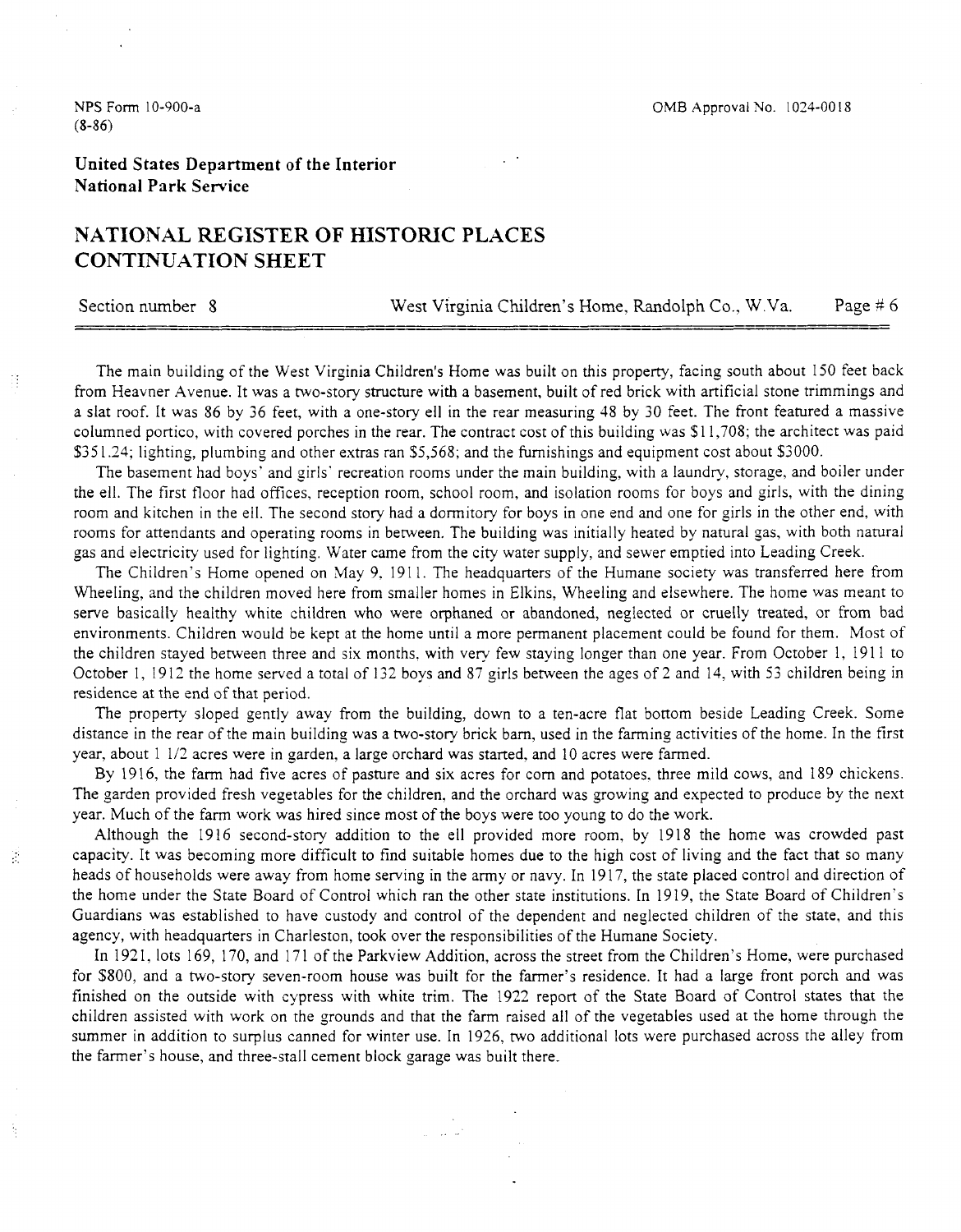**United States Department of the Interior National Park Service** 

# **NATIONAL REGISTER OF HISTORIC PLACES CONTINUATION SHEET**

Section number 8 West Virginia Children's Home. Randolph Co., W.Va. Page # 7

The 1930 report emphasizes the toll taken on families in poverty and the importance of trained social workers working with the children and their families. The population of the home had increased, with 70 children in residence at the end of the fiscal year. In 1929, a ready-cut two-room school house was erected behind the main building. This allowed the old school room in the main building to be converted into an additional boys' dormitory.

To alleviate the crowded conditions, in July 1934, Governor Herman Guy Kump gave \$16,500 from his executive emergency fund to build an addition to the original building. The federal government, through the Federal Emergency Relief Agency (FERA), constructed this new addition, which approximately doubled the size of the home, with an additional expenditure of \$52,000. It was built by prominent Elkins builder T. R. Whiteman. who also built Governor Kump's house and the Randolph County jail. The addition was completed September 26, 1935. The Wo-room school house was moved back 500 feet to give more play ground space and the school was placed under the supervision of the Randolph County School Board. The federal government also built a 30 by 60 foot concrete swimming pool.

As had long been the policy, no mentally or physically defective children were received at the home. Only a small portion of the children were orphaned, while most came from homes broken up by poverty and crime. The girls were taught to cook. sew, clean. do laundry work, and help care for the younger children. The older boys assisted on the farm, which by now included an additional non-adjoining 10 acres on Leading Creek and a 117-acre farm known as the Darby farm farther away. The stock in 1934 included 40 head of hogs, 15 dairy cows, one bull, three horses, seven beef yearlings, and 300 chickens. Six hundred bushels of potatoes and 27 varieties of other vegetables were raised for the use of the institution.

The public Welfare Law of 1936 transferred the duties of the Board of Children's Guardians to the State Department of Public Assistance, which established boarding homes throughout the state and Camp Fairchance in Boone County. By 1939, only a few children remained at Elkins, so a cooperative agreement was made converting the Children's Home into a branch of the West Virginia Training Schooi so that the overload of mentally retarded girls from the Training School at St. Mary's could be transferred to the Children's Home. In 1943, this agreement was repealed by the legislature, so that the Children's Home returned to its original mission.

In 1956-57 the West Virginia Colored Children's Home in Huntington was closed, and the Elkins Children's Home was integrated.

In 1965, the old two-room school house was removed and was replace by a larger concrete block school on the west side of the property. As labor costs increased, it became uneconomical to continue the farm, and when farm operations ceased in the 1960s the original barn was tom down.

In 1977, the West Virginia Children's Home was given a new mission, to provide short-term evaluation and medium and long-term residential treatment for disturbed teenagers. The home now serves both boys and girls aged 11 to 18, with a structured yet individualized treatment program. The population includes teenagers who have been determined to need removal from their home environment, including those who have come to the attention of the courts for status offenses, but who do not need the additional restrictions and locked facilities of a state reform school. The home is now licensed for 35 students, but often has more that that. The school is operated by the county school system, and psychological services are contracted out to Appalachian Community Health. The home is well-kept, and the staff are obviously proud of their program and their facilities.